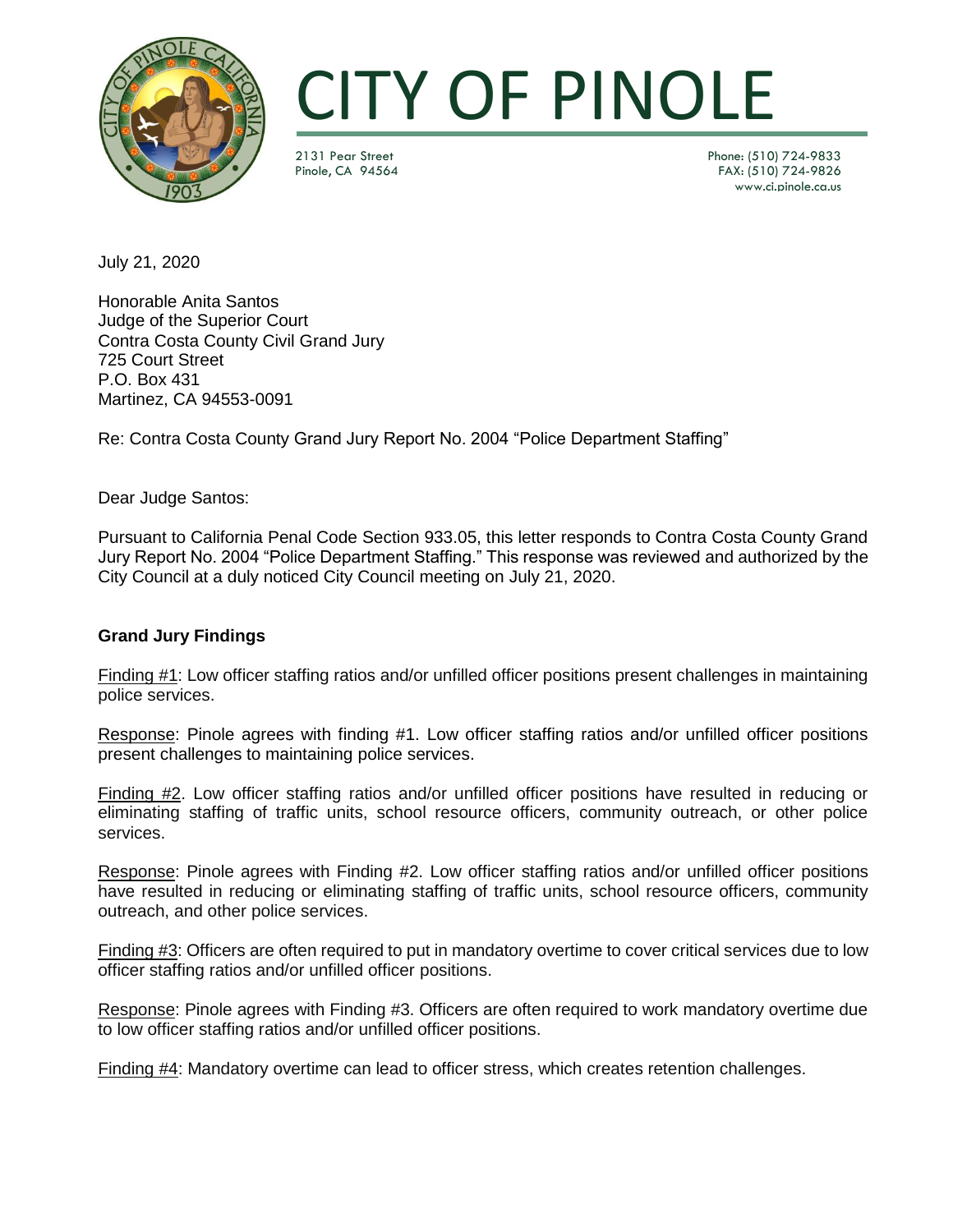

2131 Pear Street Phone: (510) 724-9833 FAX: (510) 724-9826 www.ci.pinole.ca.us

Response: Pinole agrees with Finding #4. Mandatory overtime can lead to stress on officers, which creates retention challenges.

Finding #5: Low officer staffing ratios and/or unfilled officer positions may contribute to increased average response times for Priority 1 (emergency) calls.

Response: Pinole agrees with Finding #5. Low officer staffing ratios and/or unfilled officer positions may contribute to increased average response times for Priority 1 (emergency) calls.

Finding #6: Recruiting officers is challenging due to fewer applicants who meet the required hiring standards and complete the rigorous testing process.

Response: Pinole agrees with Finding #6. Fewer applicants who meet the required hiring standards and complete the rigorous testing process create challenges to recruiting officers.

Finding #7: Negative perceptions of policing and the availability of less dangerous job opportunities contribute to fewer applicants for law enforcement positions.

Response: Pinole agrees with Finding #7. Negative perceptions of policing and the availability of less dangerous job opportunities contribute to fewer applicants for law enforcement positions.

Finding #8: Each Contra Costa police agency (except those that contract with the Sheriff's Office) conducts its own recruiting program to attract potential applicants.

Response: Pinole agrees with Finding #8. Contra Costa police agencies that do not contract with the Sheriff's Office conduct their own recruiting program to attract potential applicants.

Finding #9: The process of hiring and training new officers takes an extensive amount of time and resources to complete.

Response: Pinole agrees with Finding #9. It takes an extensive amount of time and resources to complete the process of hiring and training new officers.

Finding #10: Each Contra Costa police agency (except those that contract with the Sheriff's Office) manages its own screening process for police officer positions, resulting in a replication of efforts across the County.

Response: Pinole agrees with Finding #10. Contra Costa police agencies that do not contract with the Sheriff's Office manage their own screening process for police officer positions, resulting in a replication of efforts across the County.

Finding #11: Contra Costa cities that contract with the Sheriff for police services are generally able to fill vacancies faster than non-contract cities.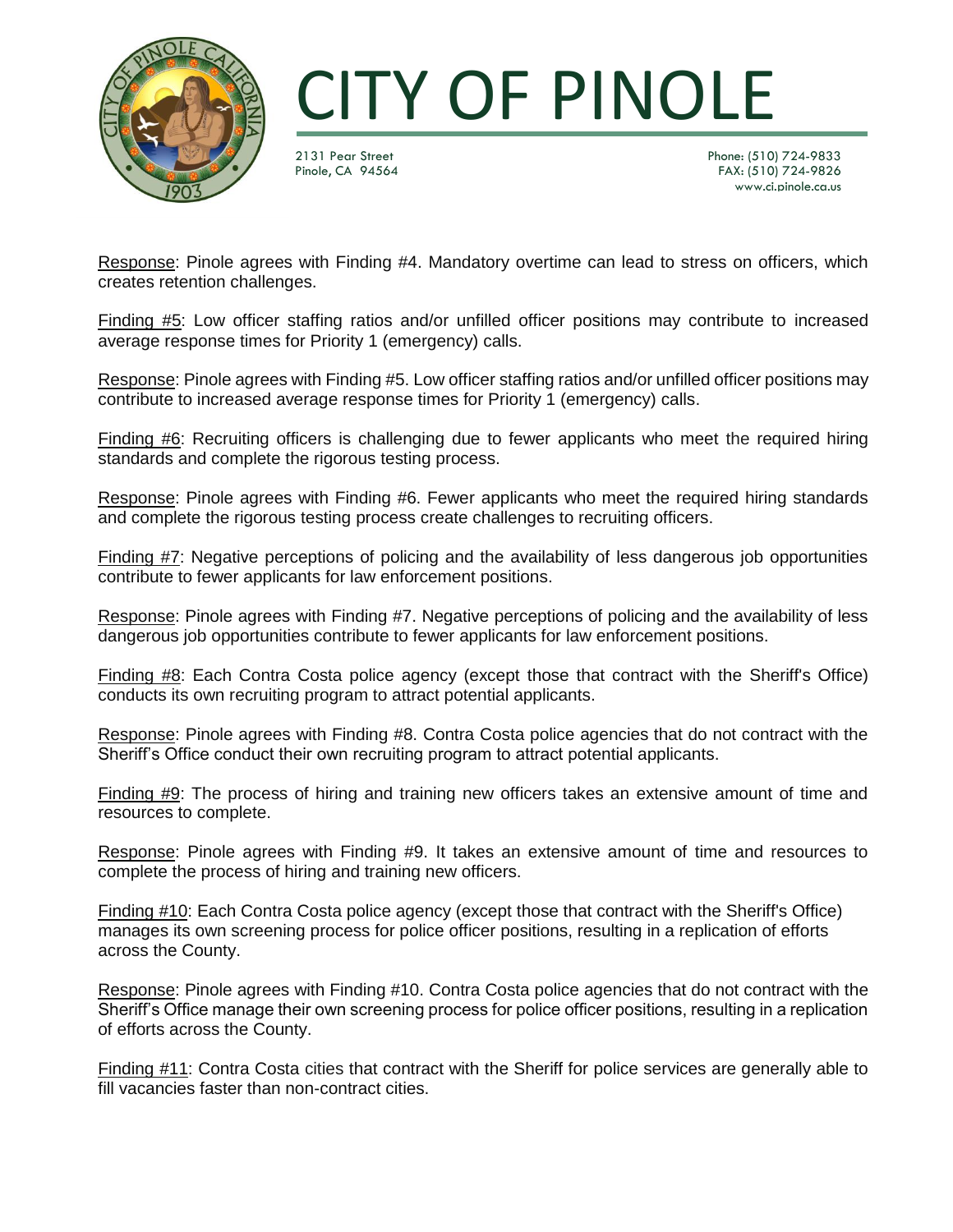

2131 Pear Street Phone: (510) 724-9833 FAX: (510) 724-9826 www.ci.pinole.ca.us

Response: Pinole partially disagrees with Finding #11. Pinole does not have any data as to how fast Contra Costa cities that contract with the Sheriff are able to fill vacancies compared non-contract cities.

Finding #12: Recruits and young officers have different expectations than in the past regarding work/life balance.

Response: Pinole agrees with Finding #12. Recruits and young officers have different expectations regarding work-life balance compared to the past.

Finding #13: Recruits and young officers' expectations about work/life balance contribute to the challenges of officer recruiting and retention.

Response: Pinole agrees with Finding #13. Recruits and young officers' expectations about work-life balance contribute to the challenges of officer recruitment and retention.

Finding #14: Wellness and Employee Assistance Programs offered by Contra Costa police agencies aid retention of police officers.

Response: Pinole agrees with Findings #14. Wellness and Employee Assistance Programs offered by Contra Costa police agencies aid in the retention of police officers.

### **Grand Jury Recommendations**

Recommendation #2: The City/Town Councils of Antioch, Brentwood, Clayton, Concord, El Cerrito, Hercules, Martinez, Moraga, Oakley, Pinole, Pittsburg, Pleasant Hill, Richmond, San Pablo, San Ramon, and Walnut Creek should consider identifying funds to study the cost/benefit of a countywide screening process for police officer positions, to avoid replication of these steps while allowing each city police department to select and evaluate candidates, by June 30, 2021.

Response: This recommendation has not yet been implemented, but will be implemented in the future, by June 30, 2021.

Recommendation #3: The Sheriff, and the City/Town Councils of Antioch, Brentwood, Clayton, Concord, Danville, El Cerrito, Hercules, Lafayette, Martinez, Moraga, Oakley, Orinda, Pinole, Pittsburg, Pleasant Hill, Richmond, San Pablo, San Ramon, and Walnut Creek should consider directing their police departments to apply annually, or when offered in 2021, to the Department of Justice COPS Hiring Program, which provides funding for hiring additional officers, by June 30, 2021.

Response: This recommendation requires further analysis. The scope and parameters of the analysis will include a review of the details in the COPS Hiring Program, and the grant application and submittal process, which will be completed by November 20, 2020.